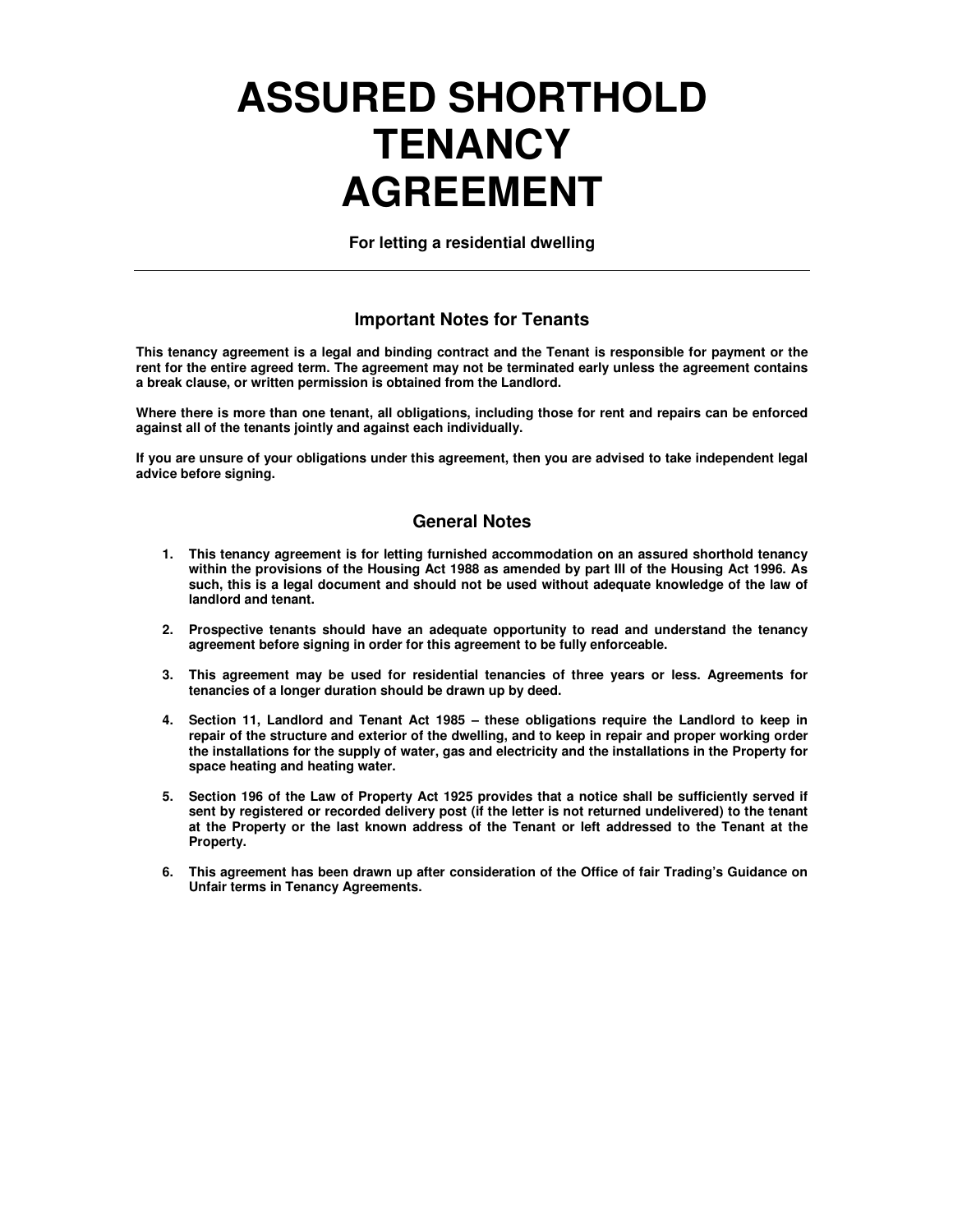**THIS AGREEMENT is made on the date specified below BETWEEN the Landlord and the Tenant. It is intended that the tenancy created this Agreement is and shall be an assured shorthold within the meaning of the housing Acts.** 

## **TENANCY PARTICULARS**

**Date:** 

**Landlord:** 

**Landlord's Address:** 

**Tenant(s):** 

**Property: The dwelling known as:**

**Term:** 

**Commencing on:** 

**Rent:** 

**Payment:** 

**Deposit:**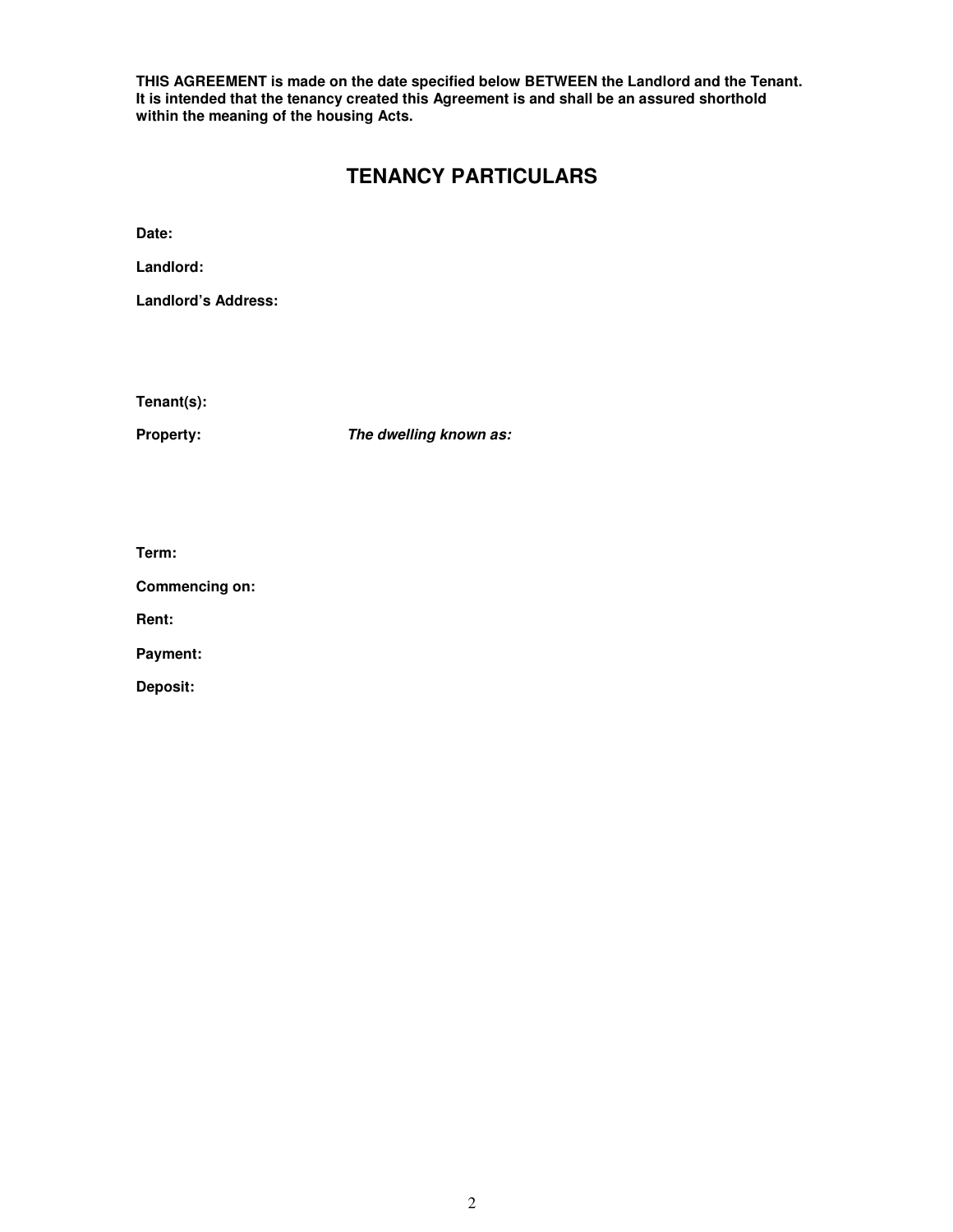## **1 INTERPRETATION**

1.1 The expression "the Landlord" shall apply to the person who is for the time being entitled to the reversionary interest in the Premises on determination of the Term.

1.2 The expression "the Tenant" includes the persons deriving title under the Tenant.

1.3 Where "the Landlord" or "the Tenant" for the time being comprises two or more persons, the obligations made by or with them in this agreement shall be made by or with such persons jointly and severally (this means that if there is more than one Tenant, each Tenant will be liable for all sums due under the agreement and not just liable for a proportionate part).

1.4 Words importing only the masculine gender include the feminine gender, and words importing the singular number include the plural number and visa versa.

1.5 References to any statutory provision include any statutory re-enactment or modification of it for the time being in force.

1.6 Any obligation by the Tenant not to do any act or thing shall include an obligation not to permit or allow the doing of such act or thing.

1.7 References to the Premises include references to any part or parts of the Premises and to the fixtures [furniture, furnishings,] and contents as set out in the Inventory.

## **2 AGREEMENT**

2.1 The Landlord agrees to let and the Tenant agrees to take the Premises for the Term at the Rent.

2.2 The Rent shall be payable in advance on the **23rd** day of each and every month of the Term with the first of such payments to be made on the signing of this agreement. The payment for any period of less than one calendar month is to be apportioned on a daily basis.

[2.3 The Premises are let together with the right(s) for the Tenant set out in Schedule 1 [and excepting and reserving for the Landlord the rights set out in Schedule 2] ].

## **3 TENANT'S OBLIGATIONS**

The Tenant agrees with the Landlord as follows:

#### 3.1 Rent

To pay the Rent during the Term on the days and in the manner stated above (whether formally demanded or not) without any deduction (except where it is lawful to do so) to the Landlord by **direct debit** to the Landlord's bank account.

#### 3.2 Outgoings

To pay promptly to the authorities to whom they are due, council tax and outgoings (including water and sewerage charges, gas, electric, light and telephone (if any) relating to the property), including any which are imposed after the date of This Agreement (even if of a novel nature) and to pay the total cost of any re-connection fee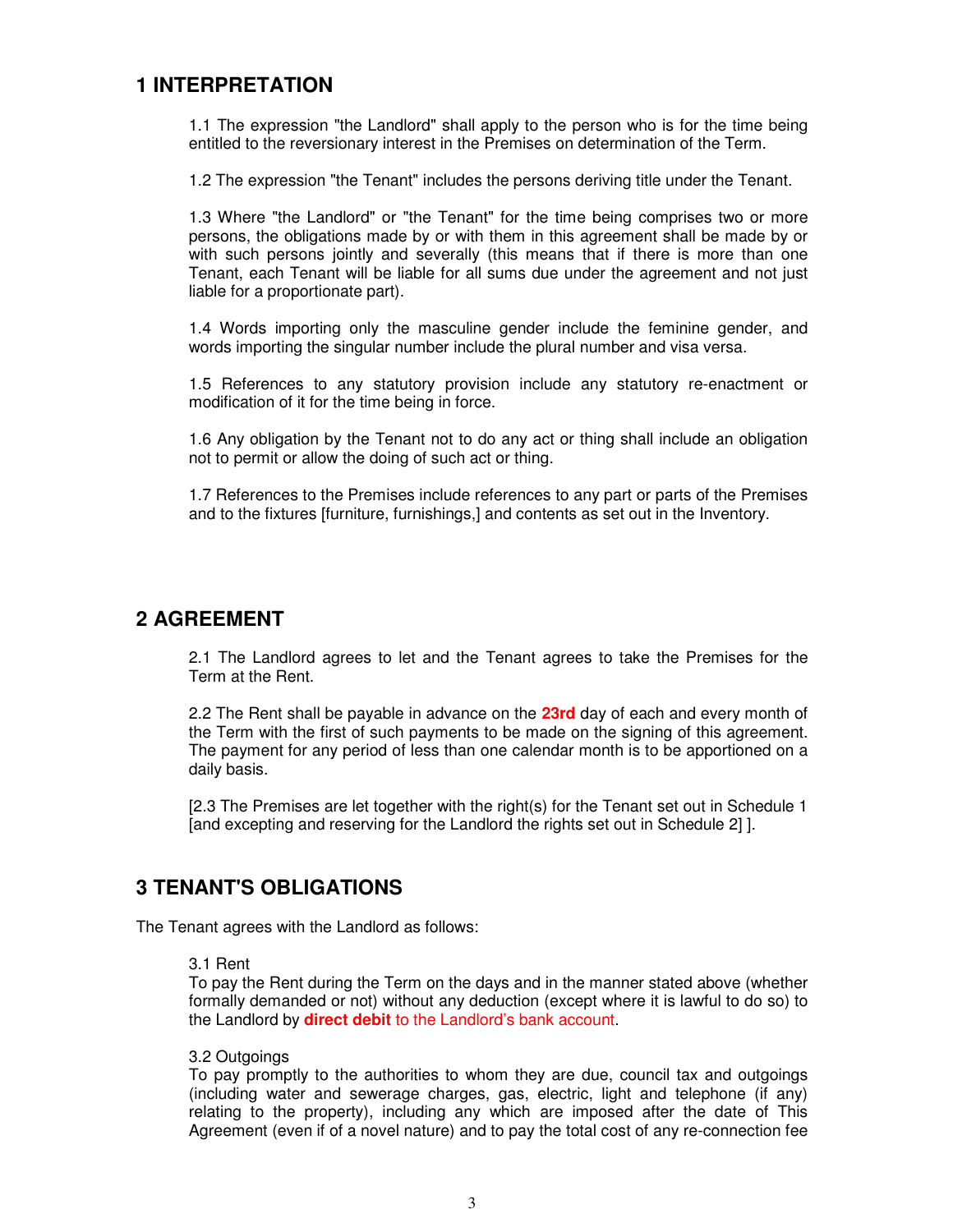relating to the supply of water, gas, electricity and telephone of the same is disconnected. The Tenant agrees to notify the Landlord prior to changing supplier for any of the utility services (i.e. gas, electricity, water supply etc.)

#### 3.3 Services

3.3.1 To pay for (direct to the relevant authority or supplier) all gas, electricity, fuel oil, and water which is consumed or supplied on or to the Premises and for all telephone calls made throughout the Term, and the amount of all rentals and standing charges for gas, electricity, fuel oil, and water or the provision of a telephone line throughout the Term.

3.3.2 To pay the amount of the television licence fee [and of any charges for cable or satellite television services for the Premises] throughout the Term.

[3.3.3 To pay all charges for the security alarm or other security system at the Premises together with any and all "call out" charges resulting from the security alarm or other security systems at the Premises being activated whether or not intentionally during the Term].

3.3.4 To ensure that all accounts issued by the relevant authorities or suppliers are issued to and made out to the Tenant for the duration of the Term. Where the Tenant allows, either by default of payment or specific instruction, the utility or other services to be cut off, whether during or at the end of the Term, the Tenant is to pay, or be liable to pay, the costs associated with reconnecting or resuming those services.

#### 3.4 Repair

Sections 11-14 of the Landlord and Tenant Act 1985 (as amended) apply to the agreement. These require the Landlord to keep in repair the structure and exterior of the Premises and keep in repair and proper working order the installations in the Premises for the supply of water, gas, electricity, sanitation and for space and water heating. It is the Tenant's obligation to:

3.4.1 Advise the Landlord promptly of any defects and disrepair in or at the Premises for which the Landlord is liable;

3.4.2 Keep the interior of the Premises and the paint, wallpaper and decorations, fireplaces, window fittings, sash cords, glass doors, and door furniture in good, clean, and tenantable repair and condition;

3.4.3 Keep cleansed and free from obstruction all gutters, down pipes, drains, sanitary apparatus, water and waste pipes;

3.4.4 Make good promptly all damage and breakages to the Premises and to the items listed in the Inventory that may occur during the Term that are the responsibility of the Tenant (with the exception of fair wear and tear and accidental damage by fire), and to inform the Landlord of any such work undertaken;

3.4.5 Replace promptly all broken glass with the same quality glass where the Tenant, his family or visitors caused the breakage;

3.4.6 Clean all the windows of the Premises both inside and outside at least once in every two calendar months of the Term and at the end of the Term;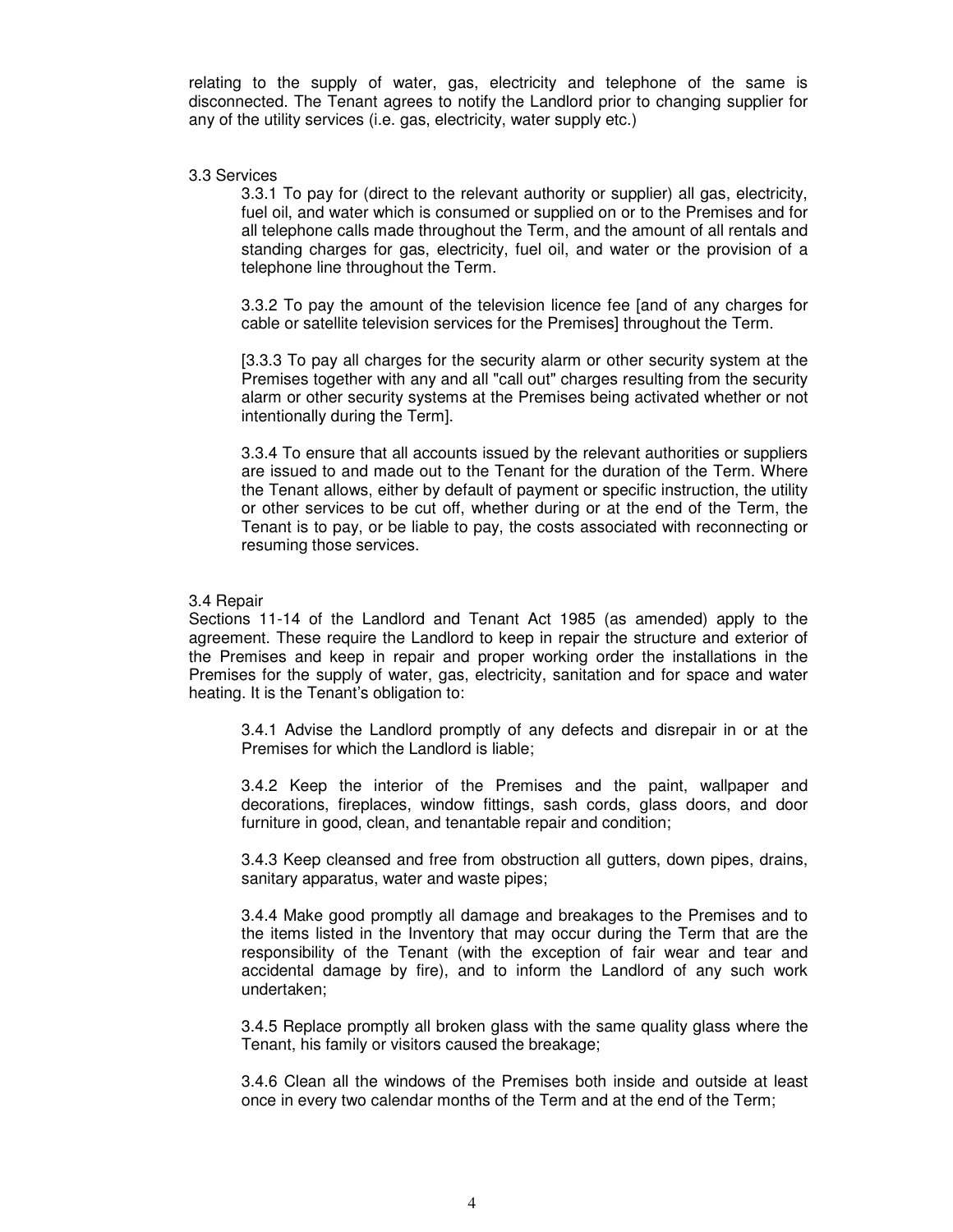3.4.7 Keep the Premises well and sufficiently aired and warmed at all times during the Term and to take all such precautions as may be reasonably necessary to prevent water pipes, sinks, WCs, and cisterns within the Premises becoming damaged by frost; and in the event of any damage being so caused by the Tenant's failure, to take such precautions to make good such damage at the Tenant's own expense;

3.4.8 Use reasonable endeavours to keep the Premises free from pests and vermin, and to advise the Landlord promptly of any infestation of insects, vermin, wet or dry rot, or of any disrepair which if continued might cause further damage to the Premises or a danger to any person;

3.4.9 Preserve the [furniture, furnishings,] fixtures and other items listed in the Inventory from being destroyed or damaged and not to remove them from the Premises;

3.4.10 Reimburse the Landlord, at the end of the Term, the reasonable costs of the professional washing and cleaning of any carpets, curtains, linens, bedding, upholstery and similar articles which become soiled during the Term where it is reasonable for the Landlord to incur such costs; [and]

[3.4.11 Keep the [garden][patio][terrace] of the Premises clean and tidy and to mow the lawns as often as necessary and to keep the flower beds free from weeds and hedges trimmed, and not to lop, top, cut down, remove, or otherwise injure any trees, shrubs, or plants growing upon the Premises, or to alter the general character of the [garden][patio][terrace], and throughout the whole of the Term to cultivate the garden in a reasonable manner according to the season of the year.]

#### 3.5 Decoration and Alterations

3.5.1 Not to make any alterations or additions to the Premises either internally or externally whether structural or otherwise without the Landlord's consent.

3.5.2 Not to make any alterations or additions to or tamper or interfere with the electric, gas, or plumbing systems, installations, or meters in or serving the Premises without the Landlord's consent.

3.5.3 Not to carry out any re-decoration of the Premises or any part thereof [without prior written consent of the Landlord].

3.5.4 Not to do anything or omit to do anything upon the Premises which shall cause damage to or deterioration of its internal or external surfaces or to the coverings or decorations of those surfaces [save that the Tenant shall be permitted to hang a reasonable number of pictures provided that they are hung using good quality picture hooks, and that at the end of the Term the walls are made good to the reasonable satisfaction of the Landlord].

3.5.5 Not to place or exhibit any notice board or notice or sign visible from outside the Premises advertising any profession, trade, or business, or any goods or services.

3.5.6 Not to erect any television aerial, satellite dish, or radio mast, or install cable television, without the prior written consent of the Landlord. In the event of consent being given any equipment must be removed at the end of the Term, if required by the Landlord, and any damage to the Premises made good at the Tenant's expense.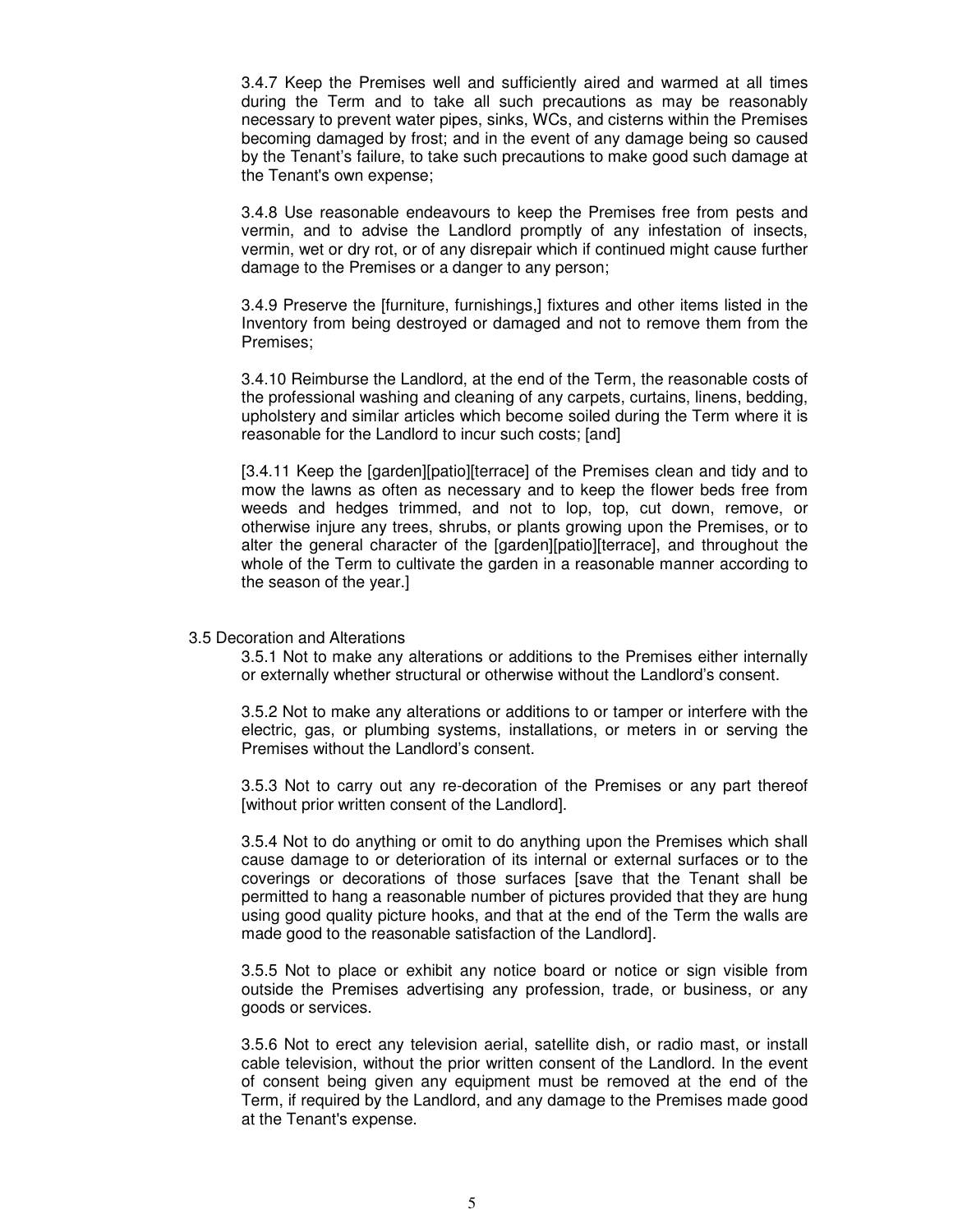#### 3.6 Security and Keys

3.6.1 The Landlord's insurance does not cover the Tenant's possessions. The Tenant is responsible for arranging insurance cover for public liability and for personal belongings and effects brought onto the Premises.

3.6.2 Not to install or change or alter any locks [or security codes] at the Premises without the Landlord's prior written consent and to provide the Landlord with a set of keys [or the new codes] immediately upon replacement.

3.6.3 Not to leave the Premises unoccupied for any period whatsoever without locking and securing all windows and doors that permit access to the Premises, and to ensure that the security alarms or other security devices are set at all appropriate times.

3.6.4 Not to leave the Premises unoccupied or vacant for any period greater than 21 days at any one time without first giving written notice to the Landlord of the intention to do so.

**N.B. Failure to comply with this obligation may lead to the Landlord treating the Premises as abandoned and the tenancy at an end (see clause 5.6.1 below)** 

3.7 Use of the Premises

3.7.1 To use the Premises only for the purpose of a private residence in the occupation of the Tenant.

3.7.2 Not to underlet, share, or part with possession or occupation of the Premises or any part of it, nor take in any lodger or paying guest.

3.7.3 Not to assign the Tenancy without the prior written consent of the Landlord, such consent not to be unreasonably withheld by the Landlord who may, where it is reasonable to do so as a condition of such consent, require the Tenant to enter into a Guarantee of the assignee's compliance with the Tenant's obligations for the remainder of the fixed period of this agreement.

3.7.4 Not to use the Premises or allow the Premises to be used for any profession, business, or trade whatsoever, nor to use the Premises, or allow the Premises to be used, for any illegal, immoral, or improper purpose.

3.7.5 Not to keep or permit to be kept on the Premises, any animal, fish, reptile, or bird [without the previous written consent of the Landlord]. Such consent may be withdrawn in the event that the animal, fish, reptile, or bird causes damage to the Premises or a nuisance or annoyance to the Landlord or to the owners or occupiers of any nearby premises]

3.7.6 Not to do, or permit to be done, in or on the Premises, any act or thing which may be or become a nuisance or annoyance (this includes any nuisance or annoyance caused by noise) or cause damage or inconvenience to the Landlord or the Tenants or occupiers of any nearby premises

3.7.7 Details of the Landlord's insurance are provided with this Agreement. The Tenant shall not do, or permit to be done in or about the Premises, any act or thing which may render void or invalidate the insurance of the Premises or otherwise increase the ordinary premium for the insurance.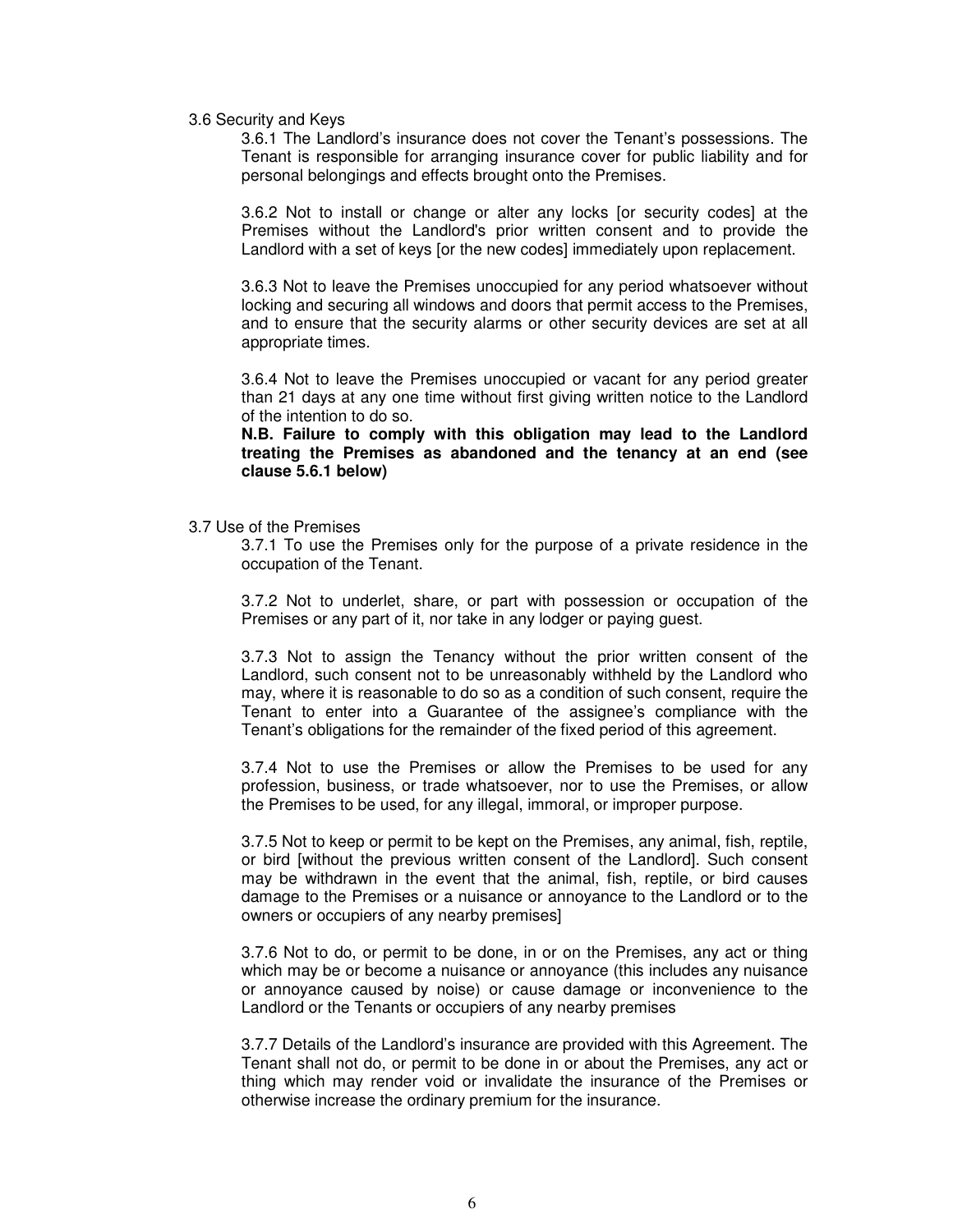3.7.8 Not to use or keep in the Premises any type of stove, heater, or lamp burning paraffin (or any type of fuel oil), nor to use, or permit to be used, any electrical apparatus or other equipment of a type or in a condition which might endanger the Premises.

3.7.9 Not to obstruct any access to the Premises.

3.7.10 Not to engage any contractor or otherwise incur expenditure on behalf of the Landlord (except in case of emergency) without the prior written approval of the Landlord.

3.7.11 Not to keep, park, or store any boat, caravan, commercial or similar vehicle at or near the Premises.

3.7.12 To forward without delay to the Landlord any correspondence addressed to the Landlord which is delivered at the Premises, and to inform the Landlord promptly of any notice affecting the Premises which may be served on the Tenant or left on the Premises or otherwise comes to the attention of the **Tenant** 

#### 3.8 Entry and Inspections

3.8.1 Upon being giving not less than 24 hours prior notice (except in the case of emergency when no notice shall be required), to permit the Landlord or the Landlord's contractors to enter upon the Premises at all reasonable times:

(a) To examine the state and condition of the Premises;

(b) For the purposes of repairing the Premises or carrying out any structural or other necessary repairs to [either] the Premises [or the Building] that can only be carried out by having access to the Premises; (c) To view the Premises at reasonable hours in the day time with prospective Tenants or purchasers of the Premises.

#### 3.9 Notice to Repair

3.9.1 Upon the Landlord giving the Tenant notice in writing specifying any repairs, re-decoration, cultivation, or other work required to be undertaken by the Tenant, and upon the Tenant failing to carry out the required works within 21 days of service of such notice, to permit the Landlord to enter upon the Premises and to carry out such repairs. The reasonable costs incurred by the Landlord in making such repairs shall be a debt due from the Tenant to the Landlord payable on demand.

#### 3.10 Costs

3.10.1 To pay to the Landlord all reasonable costs and expenses (including VAT where the Landlord is not able to recover VAT) reasonably incurred by the Landlord (including but not limited to the costs and fees of the Landlord's solicitors and other professional advisers):

(a) in respect of any action taken by the Landlord in connection with a breach by the Tenant of any obligation on the part of the Tenant contained in this agreement; and

(b) in connection with all applications by the Tenant for any consent or approval of the Landlord required by the terms of this agreement, including those incurred in cases where consent is refused or the application is withdrawn.

3.11 The End of the Term and the Removal of the Tenant's Belongings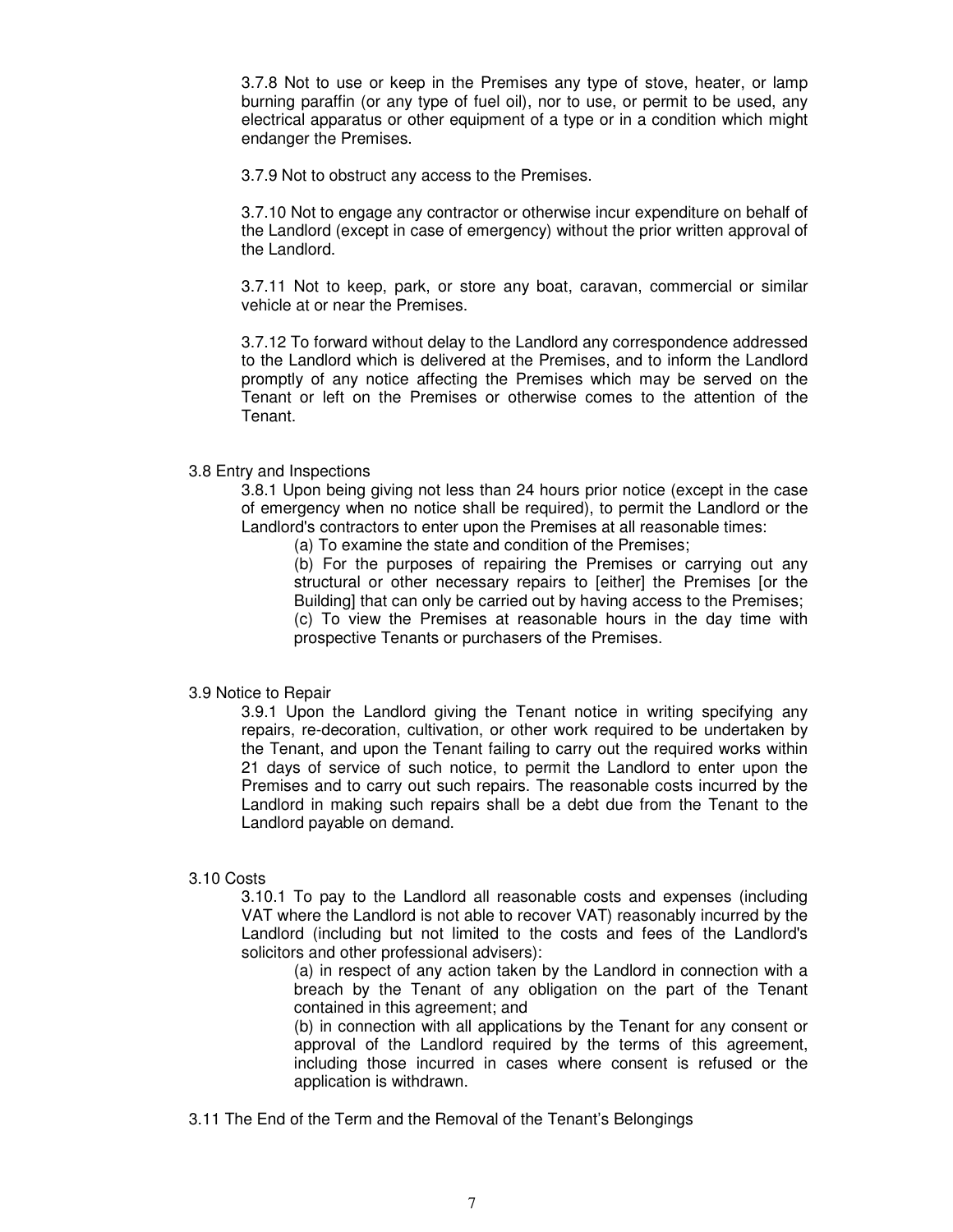3.11.1 To give the Landlord reasonable prior notice if the Tenant intends to leave at the end of the fixed term of this agreement.

3.11.2 At the expiration or sooner determination of the Term:

(a) to deliver up to the Landlord the Premises, and the items set out in the Inventory, free from rubbish and in such order, condition, and state as shall be consistent with the due performance of the obligations of the Tenant contained in this agreement;

(b) not to remove any of the items listed in the Inventory from the Premises and to leave them in the several rooms and places as described in the Inventory or as found at the commencement of the Term; and

(c) to deliver to the Landlord all keys [and security devices or codes] for the Premises on expiry of the Term and to pay all reasonable charges incurred by the Landlord in securing the Premises against re-entry where the keys are not returned.

3.11.3 If any of the Tenant's goods or any goods belonging to the Tenant's household shall not have been removed from the Premises at the expiration or sooner determination of the Term, the Landlord will remove and store such items for 28 days or such other period as is reasonable in the circumstances. The Landlord will notify the Tenant at the last known address. If the items are not collected within the said storage period, the Landlord may dispose of them in such manner as is reasonable in the circumstances and the Tenant will be liable for all reasonable removal and/or storage and/or disposal charges incurred by the Landlord. The reasonable costs incurred by the Landlord in removing storing and disposing of the items may be deducted from any sale proceeds or the Deposit and, if there are any costs remaining after such deduction, they will be recoverable from the Tenant as a debt.

## **4 LANDLORD'S AGREEMENTS**

The Landlord agrees with the Tenant as follows:

4.1 Insurance

To keep the Premises [and the Building] insured against loss or damage by fire, tempest, flood, or explosion, and such other risks as the Landlord shall consider appropriate, provided that there should be no liability on the Landlord:

4.1.1 To insure any goods or effects whatsoever of the Tenant; or

4.1.2 To insure the Premises [or the Building] or any goods or items whatsoever against accidental damage by the Tenant or damage due to negligence or fault of the Tenant.

#### 4.2 Quiet Enjoyment

To permit the Tenant paying the rent under this agreement and performing and observing the various obligations on the part of the Tenant set out above, to hold the Premises peaceably without any interruption by the Landlord or any person lawfully claiming under or in trust for the Landlord.

### **5 MUTUAL AGREEMENTS**

5.1 Deposit (Read Landlord Notes below and amend as appropriate)

5.1.1 On the signing of this Agreement, the Tenant shall pay to the Landlord the Deposit as security for the Landlord in respect of: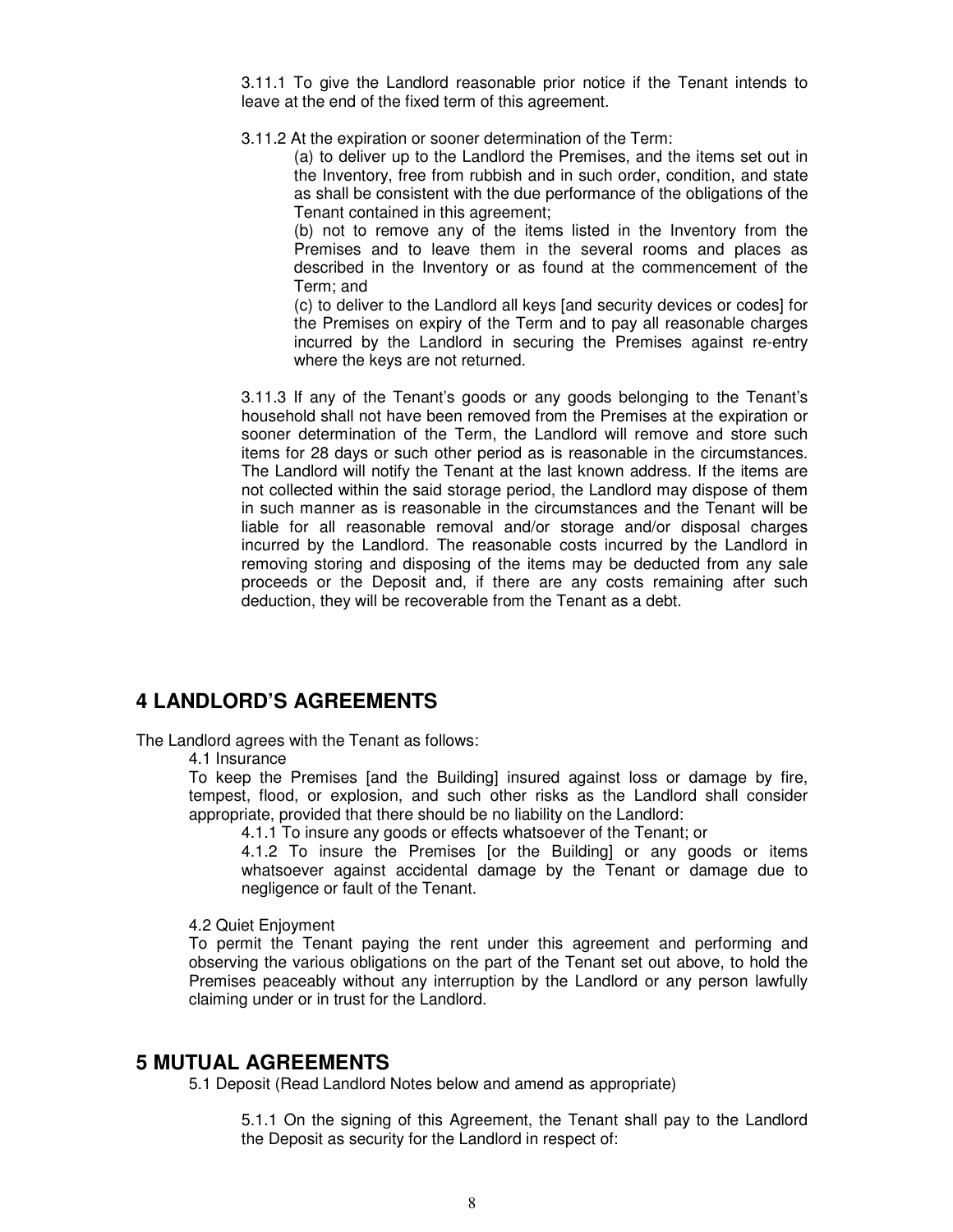(a) any rent or other payments due from the Tenant which remain unpaid;

(b) any damage to the Premises or the items listed in the Inventory for which the Tenant may be liable;

(c) any unpaid accounts for council tax, gas, electricity, fuel oil, or water consumed by the Tenant in the Premises, and any unpaid telephone charges;

(d) any other breach by the Tenant of the Tenant's agreements and obligations under this agreement;

(e) any sum repayable by the Landlord to the Local Authority where housing benefits have been paid directly to the Landlord;

(f) any costs, expenses, charges, or other monies payable by the Tenant to the Landlord under this agreement; and

(g) any reasonable costs incurred by the Landlord due to any cheque of the Tenant which does not clear, or in respect of any reasonable costs incurred by the Landlord by reason of any letter being sent to the Tenant due to rent arrears, or any other breach of the Tenant's obligations under this agreement.

5.1.2 The Landlord shall protect the deposit in accordance with the requirements of the Housing Act 2004 by use of an authorised deposit scheme, and deductions from, and repayments of the deposit will be dealt with in accordance with the rules of the scheme. As required by the Housing Act 2004, the Landlord will provide the Tenant with information about the scheme used within 14 days of receipt of the deposit.

#### 5.2 Interest

5.2.1 In the event that any instalment of rent or any other money payable by the Tenant under this agreement is not paid within 14 days of the day on which it became due, then the same shall carry simple interest at the rate of 4 per cent per annum above the base rate of HBOS plc for the time being in force, calculated on a daily basis from the date upon which the same became payable until the date of payment.

5.3 Recovery of Possession

5.3.1 The Landlord may bring a court action to recover possession of the Premises, even if any previous right to do so has been waived, if and whenever during the Term:

(a) the Rent is outstanding for 14 days after becoming due whether formally demanded or not; or

(b) there is a breach by the Tenant of any obligation or other term of this agreement; or

(c) the grounds for possession in the Housing Act 1988 Schedule 2, Part I grounds 2 or 8, or any of the grounds in Part II of that Schedule other than grounds 9 or 16 apply (the said grounds are set out at schedule 3 to this agreement); or

(d) the Tenant becomes bankrupt, has an administration order made in respect of his assets, has a receiver appointed, makes an arrangement for the benefit of his creditors, or has any distress or execution levied on his goods.

[5.3.2 The Landlord (or, in the case of joint Landlords, at least one of them) has occupied the Premises as his only or principal home and may require the Premises as his or his spouse's only or principal home. The Landlord hereby gives notice that possession of the Premises may be recovered on Ground 1 in Part I of Schedule 2 to the Housing Act 1988.]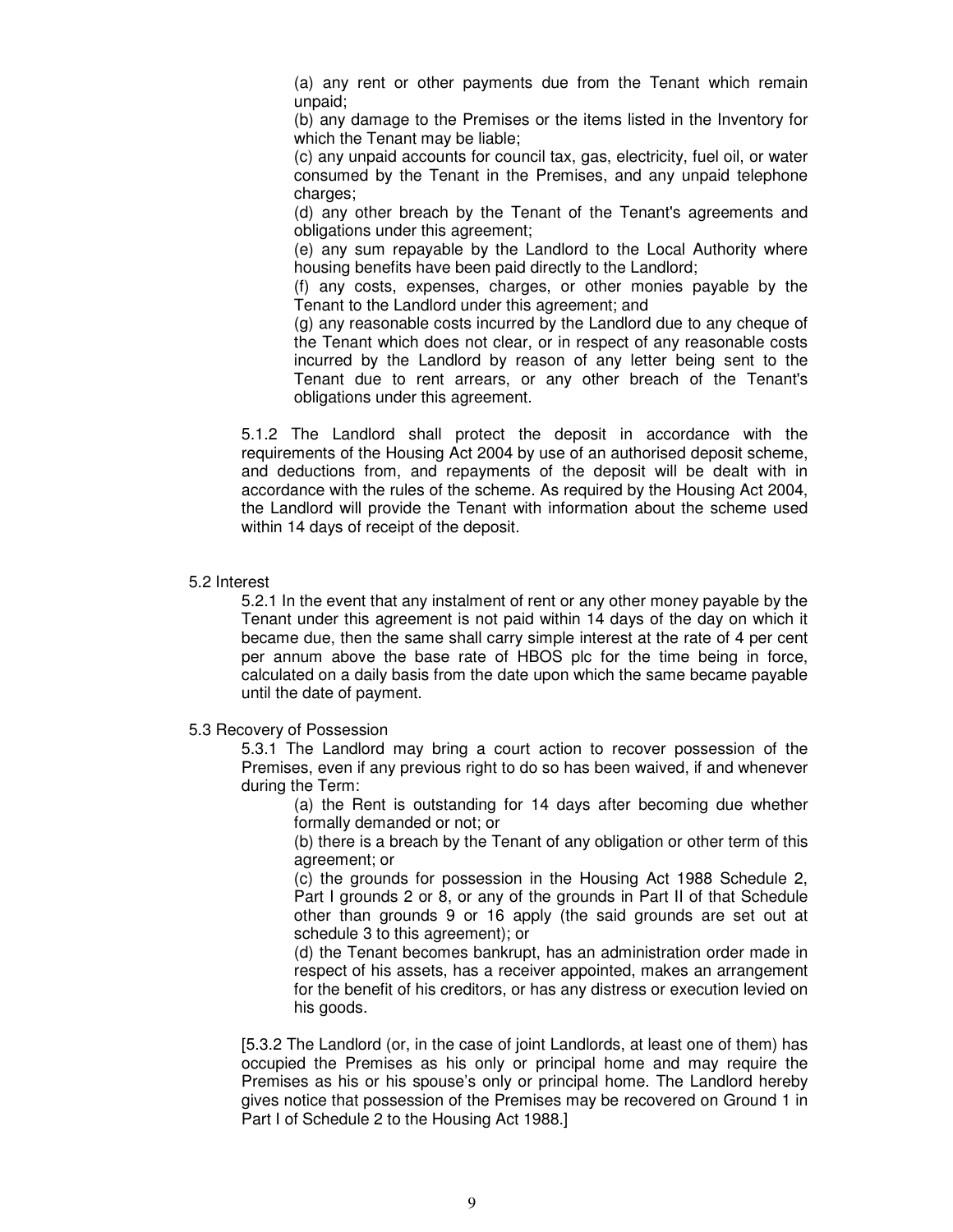[5.3.3 The Premises are subject to a mortgage granted before the beginning of this agreement and the mortgagee is or may be entitled to exercise a power of sale and may require possession of the Premises for the purpose of disposing of the Premises in the exercise of that power. The Landlord hereby gives notice to the Tenant that possession of the Premises may be recovered on Ground 2 in Part I of Schedule 2 to the Housing Act 1988.]

#### 5.4 Suspension of Rent

5.4.1 If the Premises or any part of it shall at any time during the Term be destroyed or damaged by any risk that the Landlord is obliged to insure against under the terms of this agreement, the Rent (or a fair proportion of it by reference to the nature and extent of the damage) shall cease to be payable for so long as the Premises or any part of it remains unfit for use, provided that this shall not apply if the relevant policy of insurance is rendered void or voidable, or payment of the whole or part of the insurance monies is refused, in consequence of some act or default on the part of or suffered by the Tenant.

#### 5.5 Notices

5.5.1 Any notice or other document to be served on either of the parties under the terms of or in connection with this agreement shall be sufficiently served if it is left or delivered at, or sent by special delivery or by recorded delivery addressed to:

(a) the address of the party to be served as specified in the Tenancy Particulars; or

(b) such other address as may from time to time be notified in writing to the other party; or

(c) (in the case of any notice which is to be served on the Tenant) the Premises.

5.5.2 Any notice or document of the kind referred to in this clause if sent by special delivery or by recorded delivery, addressed as required above, shall be deemed to have been sufficiently served 48 hours after the time of posting (unless returned by the Post Office undelivered).

#### 5.6 Abandonment

5.6.1 If it comes to the attention of the Landlord that the Premises have not been occupied by the Tenant for more than 21 days and the Tenant has not given the Landlord notice in accordance with clause 3.6.4 above, and if, following further investigation by the Landlord, the Landlord forms the belief, and has reasonable cause to believe, that the Tenant has ceased to reside at the Premises, the Landlord may treat the Premises as being abandoned by the Tenant and re-enter the Premises and thereby bring this agreement to an end. Such entry by the Landlord will not affect any right or rights the Landlord may have against the Tenant in respect of any subsisting breach by the Tenant of the Tenant's agreements and obligations under this agreement as at the date of the re-entry

#### 5.7 General Provisions

5.7.1 If any term of this agreement is, in whole or in part, held to be illegal or unenforceable to any extent under any enactment or rule of law, that term or part shall to that extent be deemed not to form part of this agreement and the enforceability of the remainder of this agreement shall not be affected.

5.7.2 This agreement shall not operate to confer any rights on any third party and no person other than the parties to it may enforce any provision of this agreement by virtue of the Contracts (Rights of Third Parties) Act 1999.